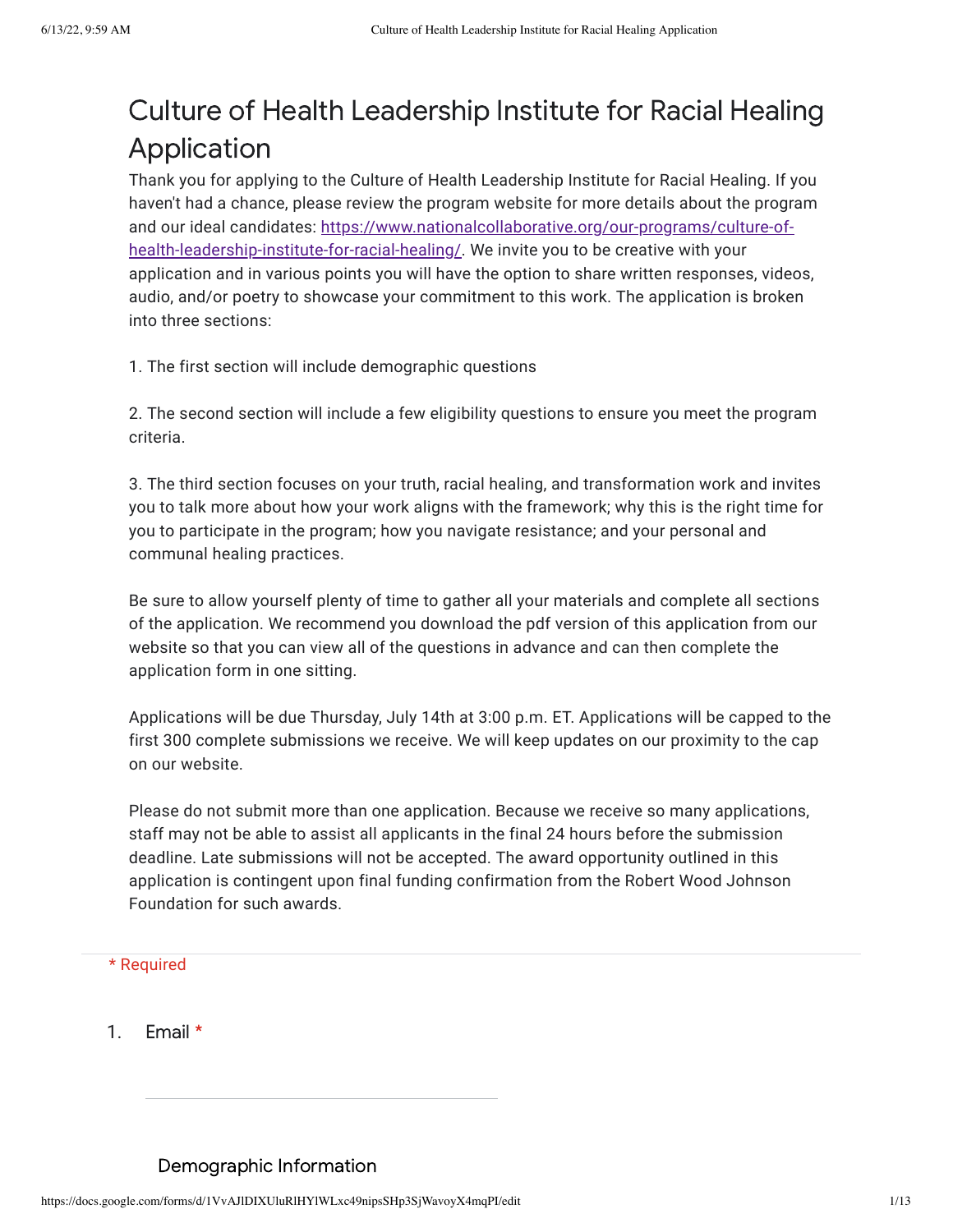- 2. First Name \*
- 3. Last Name \*
- 4. What are your gender pronouns?

*Mark only one oval.*

| she/her   |  |
|-----------|--|
| he/him    |  |
| they/them |  |
| Other:    |  |

5. Please indicate your race (select all that apply):

*Check all that apply.*

- American Indian or Alaska Native
- Asian American
- Black or African American
- Native Hawaiian or Pacific Islander
- White or Caucasian
- 6. What is your ethnicity?

*Mark only one oval.*





Other: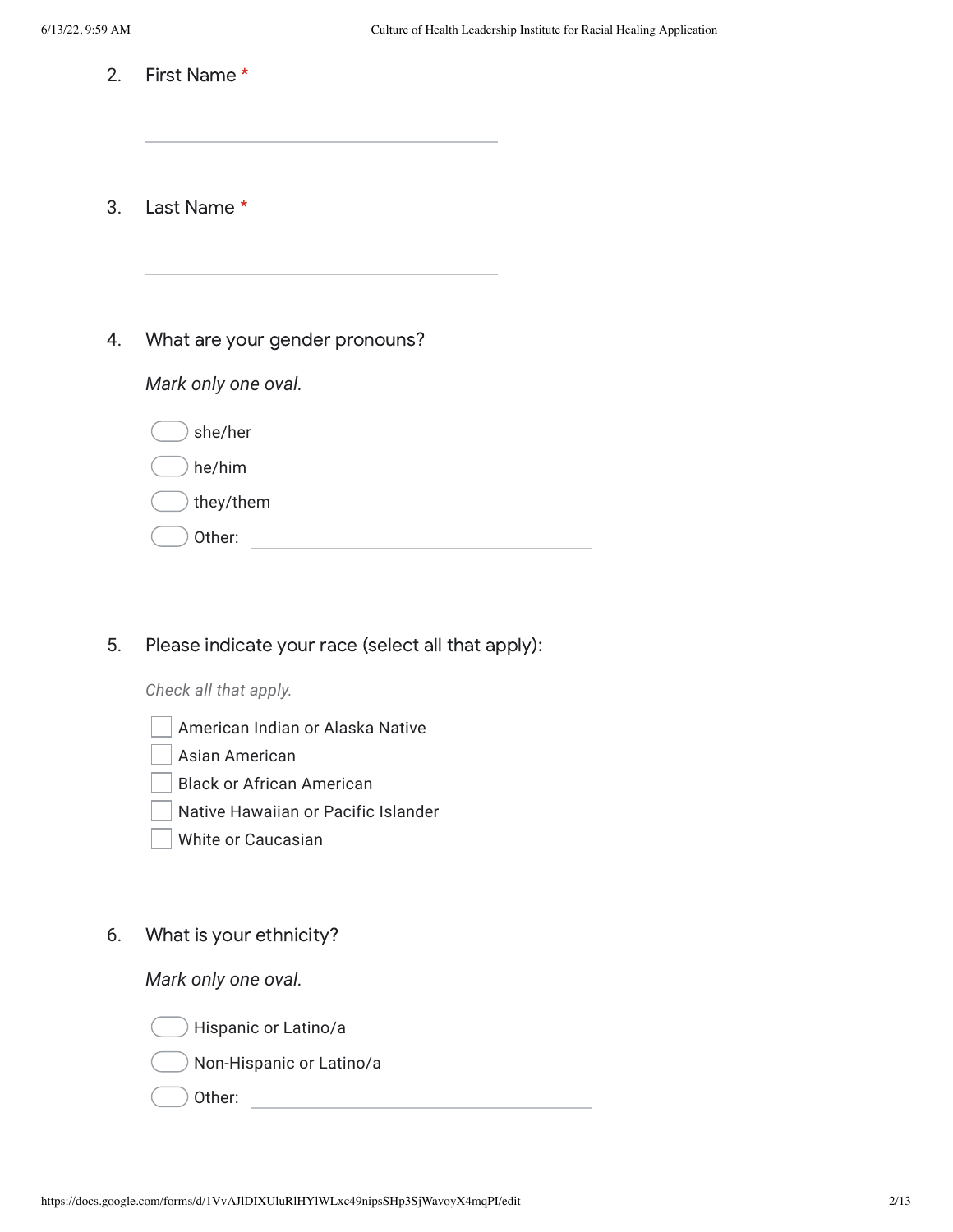7. Home Address \*

8. City \*

9. State/Territory \*

10. Zip or Postal Code \*

11. Phone Number \*

12. Please provide a short bio (up to 250 words) that outlines your relevant personal \* and professional experience.

13. Please provide your job title \*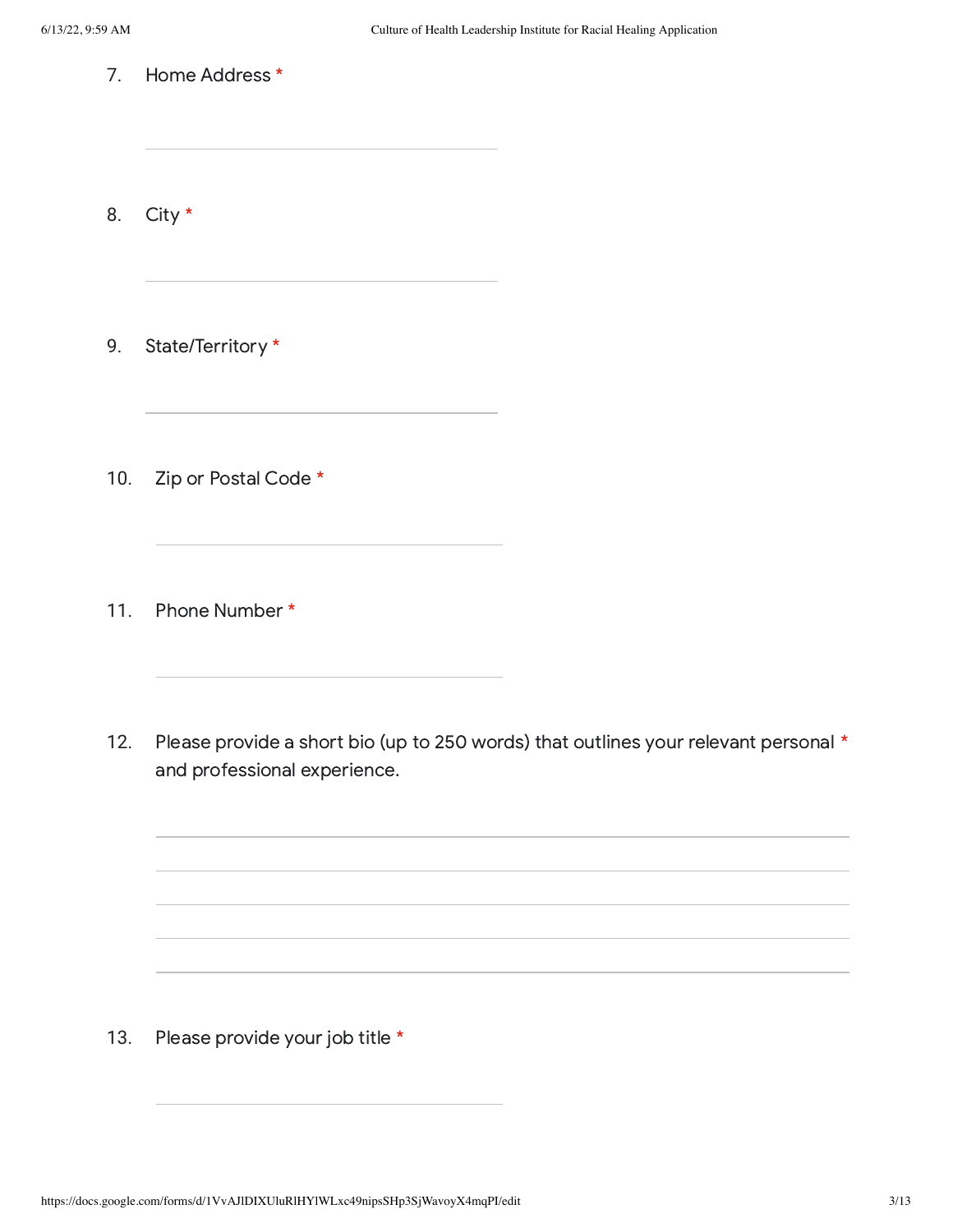- 14. Please provide your employer name \*
- 15. How did you first hear about the Culture of Health Leadership Institute for Racial Healing? (Select all that apply)

*Check all that apply.*

| Internet Search                                         |
|---------------------------------------------------------|
| Program website                                         |
| <b>Current CoHLI participant</b>                        |
| CoHLI Design Team or National Advisory Committee Member |
| <b>CoHLI Staff Member</b>                               |
| Current participant in an RWJF program                  |
| Alumni of an RWJF program                               |
| <b>TRHT Place Network</b>                               |
| <b>TRHT Campus Network</b>                              |
| Metropolitan Group                                      |
| Email from another organization or group                |
| A post from someone I follow on social media            |
| Other:                                                  |

16. What access needs do you need met in order to participate fully in the program (technology support, frequent breaks, scent-free spaces, translation, closed captioning, wheelchair ramps, etc.)?

Eligibility Questions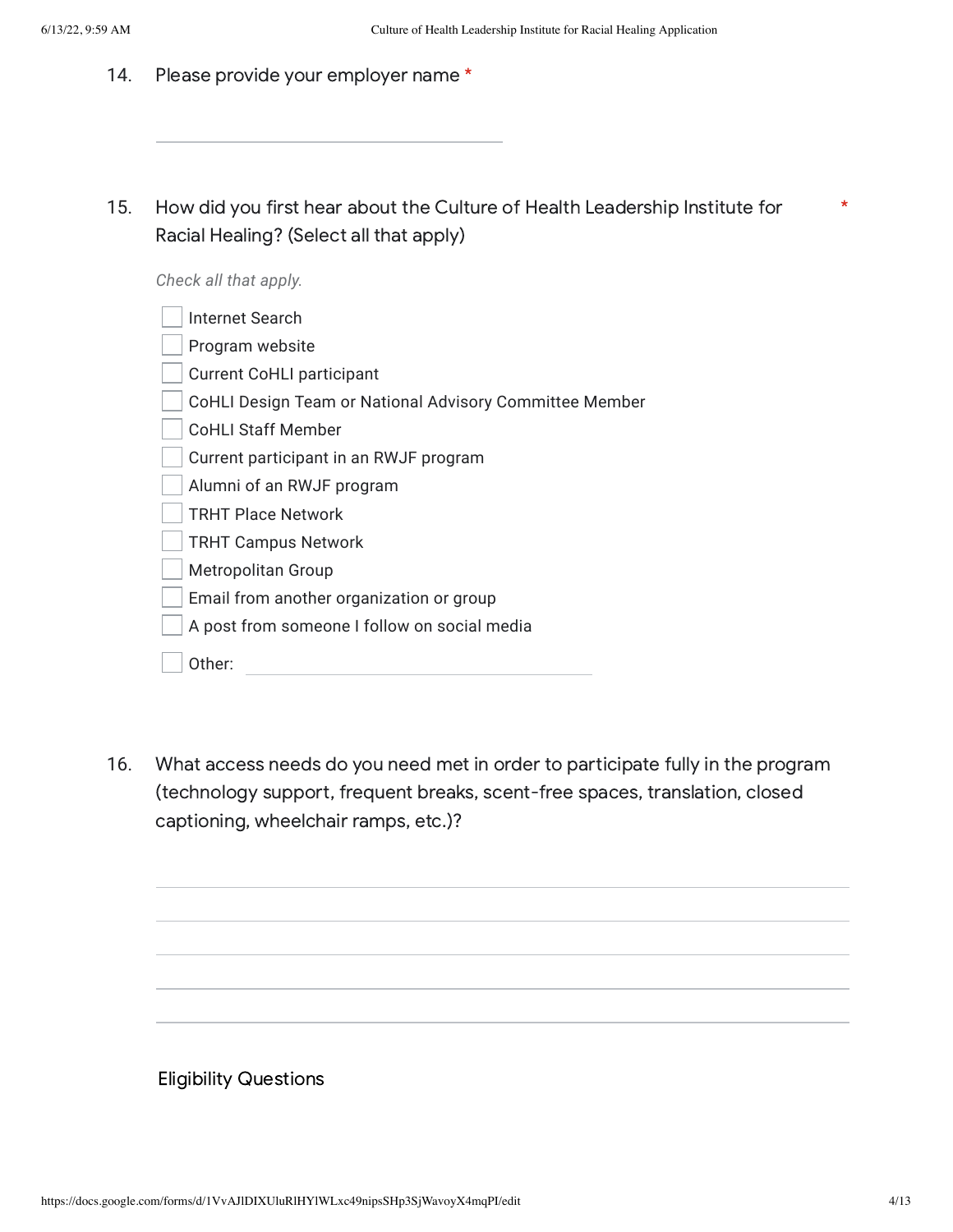17. Will you be at least 21 years old by January 1, 2023? \*

*Mark only one oval.*

| Yes |
|-----|
| No  |

18. Applicants must be U.S. citizens, permanent residents, or individuals granted Deferred Action for Childhood Arrivals ("DACA") status by the U.S. Citizenship and Immigration Services. Do you meet the eligibility criteria described above? \*

*Mark only one oval.*

| Yes |  |
|-----|--|
| No  |  |

19. Are you a government official under Section 4946 of the Internal Revenue Code? See FAQs on the program website for full definition of government official.

*Mark only one oval.*



20. Are you a federal, state, tribal, or local government employee? (If you answer "yes," you may be contacted for additional information.) \*

*Mark only one oval.*

Yes No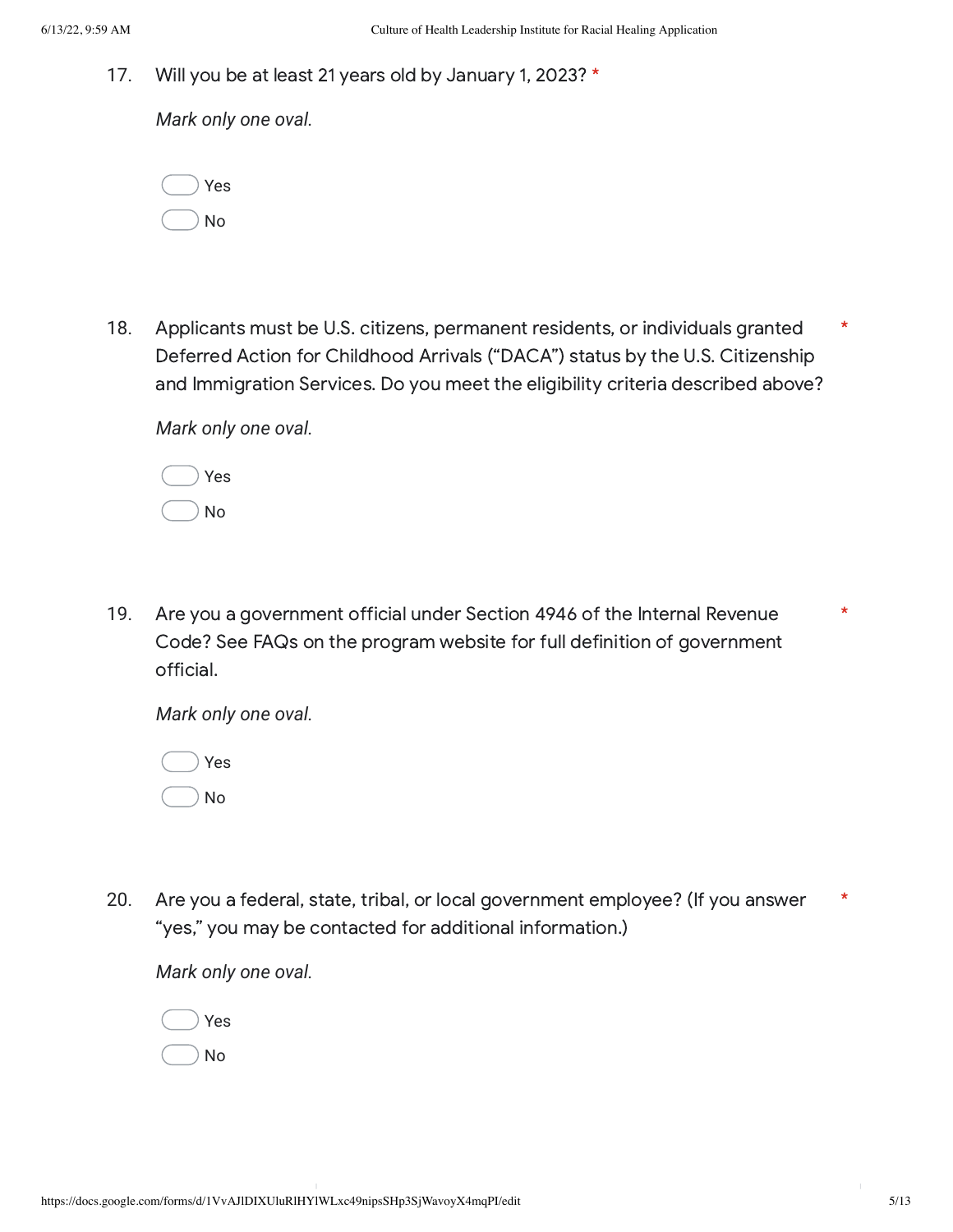| Your Truth,<br>Racial Healing,<br>and<br>Transformation<br><b>Work</b> | We are looking for a diverse cohort doing a variety of work related to the<br>Truth, Racial Healing, and Transformation (TRHT) framework including work<br>in narrative change, racial healing and relationship building, separation, law<br>and the economy. Below are descriptions of the focus of each pillar of the<br>framework.                                                                                         |
|------------------------------------------------------------------------|-------------------------------------------------------------------------------------------------------------------------------------------------------------------------------------------------------------------------------------------------------------------------------------------------------------------------------------------------------------------------------------------------------------------------------|
|                                                                        | Narrative Change - Examines how to create and distribute new complex and<br>complete narratives in entertainment, journalism, digital and social media,<br>school curricula, museums, monuments and parks. The way we<br>communicate can influence people's perspectives, perceptions and<br>behaviors about and towards one another so that we can work more<br>effectively and productively towards community-based change. |
|                                                                        | Racial Healing and Relationship-Building - Focuses on ways for all of us to<br>heal from the wounds of the past, to build mutually respectful relationships<br>across racial and ethnic lines that honor and value each person's humanity,<br>and to build trusting intergenerational and diverse community relationships<br>that better reflect our common humanity.                                                         |
|                                                                        | Separation - Examines and finds ways to address segregation, colonization<br>and concentrated poverty in neighborhoods to ultimately ensure equitable<br>access to health, housing, education and jobs.                                                                                                                                                                                                                       |
|                                                                        | Law - Reviews discriminatory civil and criminal laws and the public policies<br>that come from them and recommends solutions that will produce a just<br>application of the law. It also speaks to our overall system of democracy<br>and how that is curtailed for particular communities through our voting<br>rights.                                                                                                      |
|                                                                        | Economy - Studies and addresses structured inequality and barriers to<br>economic opportunities and recommends approaches that can create an<br>equitable society.                                                                                                                                                                                                                                                            |

21. How many years have you done work directly related to one or more pillars of the TRHT framework described above? \*

*Mark only one oval.*

 $\hat{z}$  Less than 3 years

 $\big)$  3-6 years

- $\bigcirc$  7-10 years
- $\big)$  10-15 years
- 15-20 years
- $20+$  years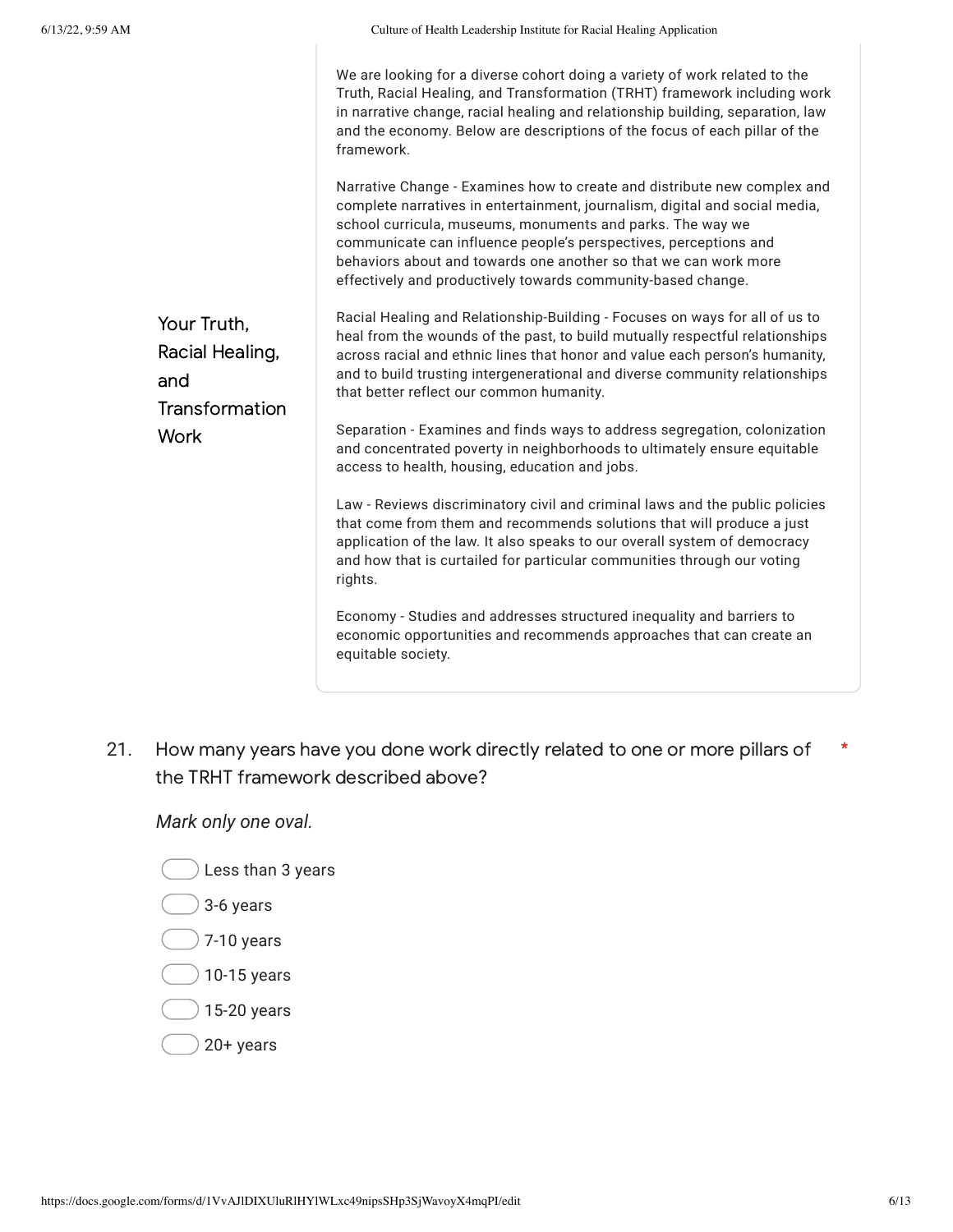#### 22. As described above, which primary TRHT pillar are you working in? \*

*Mark only one oval.*

| <b>Narrative Change</b>                  | Skip to question 23 |                     |
|------------------------------------------|---------------------|---------------------|
| Racial Healing and Relationship Building |                     | Skip to question 24 |
| Separation                               | Skip to question 25 |                     |
| Law                                      | Skip to question 26 |                     |
| Economy                                  | Skip to question 27 |                     |
|                                          |                     |                     |
|                                          |                     |                     |

**Narrative** Change

Examines how to create and distribute new complex and complete narratives in entertainment, journalism, digital and social media, school curricula, museums, monuments and parks. The way we communicate can influence people's perspectives, perceptions and behaviors about and towards one another so that we can work more effectively and productively towards community-based change.

23. Which area(s) of Narrative Change do you work in? Select all that apply. \*

Other: *Check all that apply.* Journalism Entertainment Digital media The arts Museums Social Media

|  |  | Skip to question 28 |  |
|--|--|---------------------|--|
|--|--|---------------------|--|

Racial Healing and Relationship Building

Focuses on ways for all of us to heal from the wounds of the past, to build mutually respectful relationships across racial and ethnic lines that honor and value each person's humanity, and to build trusting intergenerational and diverse community relationships that better reflect our common humanity.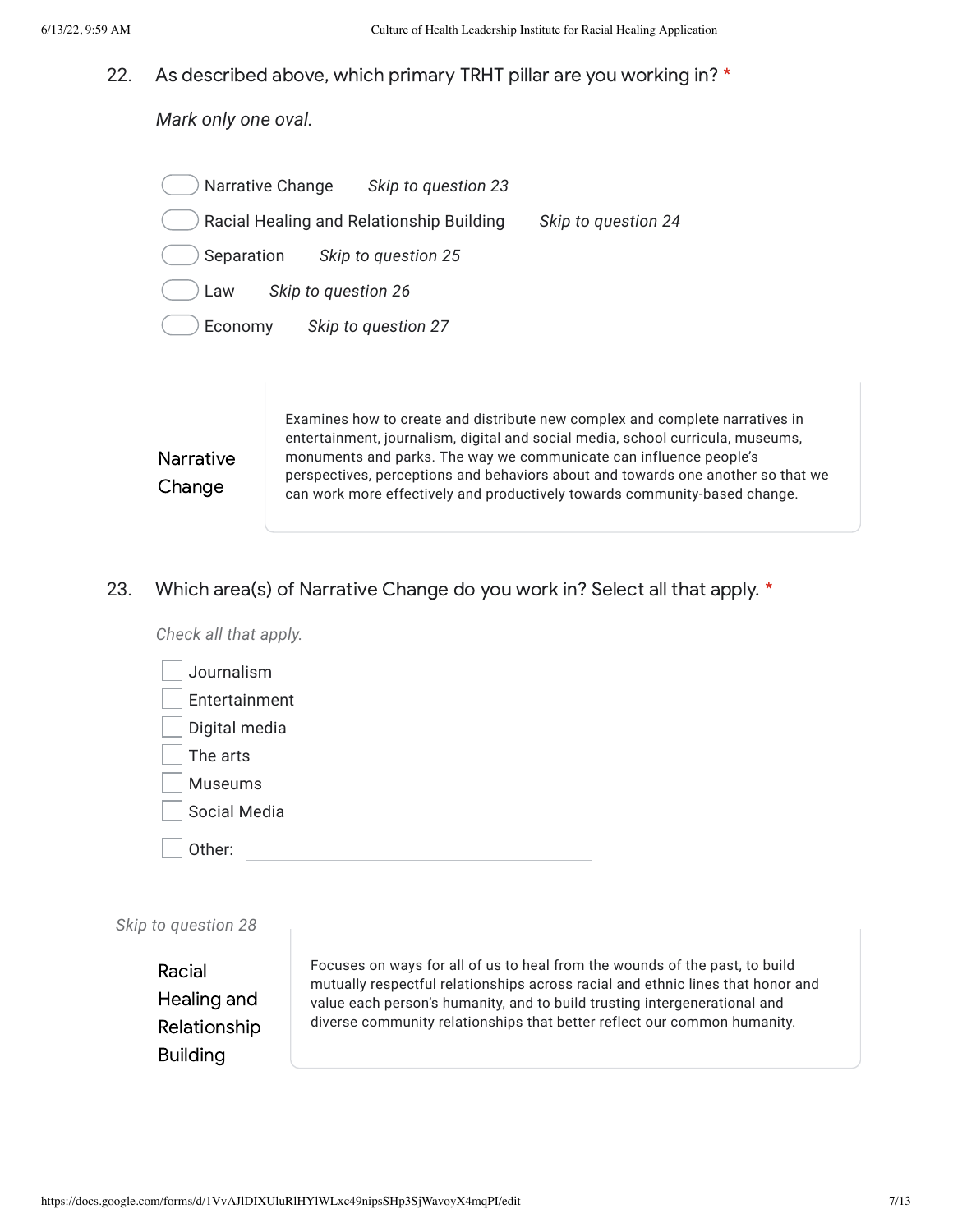24. Which area(s) of the Racial Healing and Relationship Building pillar do you work  $*$ in? Select all that apply.

*Check all that apply.*

- Racial healing or restorative justice facilitator
- Facilitator of intergroup dialogue
- Community organizing

Faith

- Civic Engagement
- Black Lives Matter movement builder
- Life coach for equity
- Peace building and conflict resolution
- Other:

*Skip to question 28*

### Separation

Examines and finds ways to address segregation, colonization and concentrated poverty in neighborhoods to ultimately ensure equitable access to health, housing, education and jobs.

25. Which area(s) of the Separation pillar do you work in? Select all that apply. \*

*Check all that apply.*

*Skip to question 28*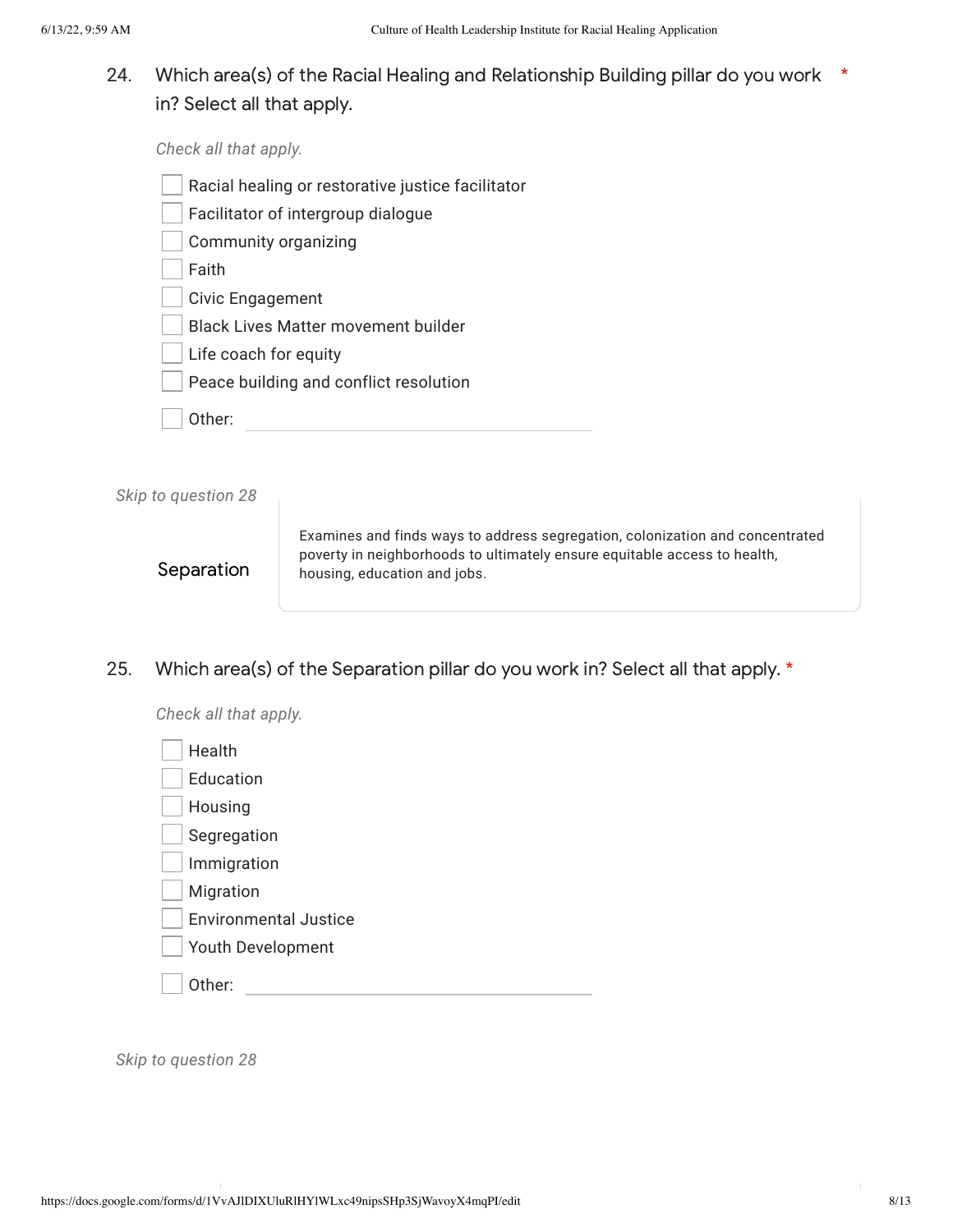Law

Reviews discriminatory civil and criminal laws and the public policies that come from them and recommends solutions that will produce a just application of the law. It also speaks to our overall system of democracy and how that is curtailed for particular communities through our voting rights.

26. Which area(s) of the Law pillar do you work in? Select all that apply. \*

| Check all that apply. |
|-----------------------|
| Voting rights         |
| Policing              |
| Incarceration         |
| Juvenile Justice      |
| Other:                |
|                       |

*Skip to question 28* Economy Studies and addresses structured inequality and barriers to economic opportunities and recommends approaches that can create an equitable society.

27. Which area(s) of the Economy pillar do you work in? Select all that apply.  $*$ 

| Check all that apply. |
|-----------------------|
| Labor                 |
| Employment            |
| Workforce development |
| Wealth-Building       |
| Other:                |

*Skip to question 28*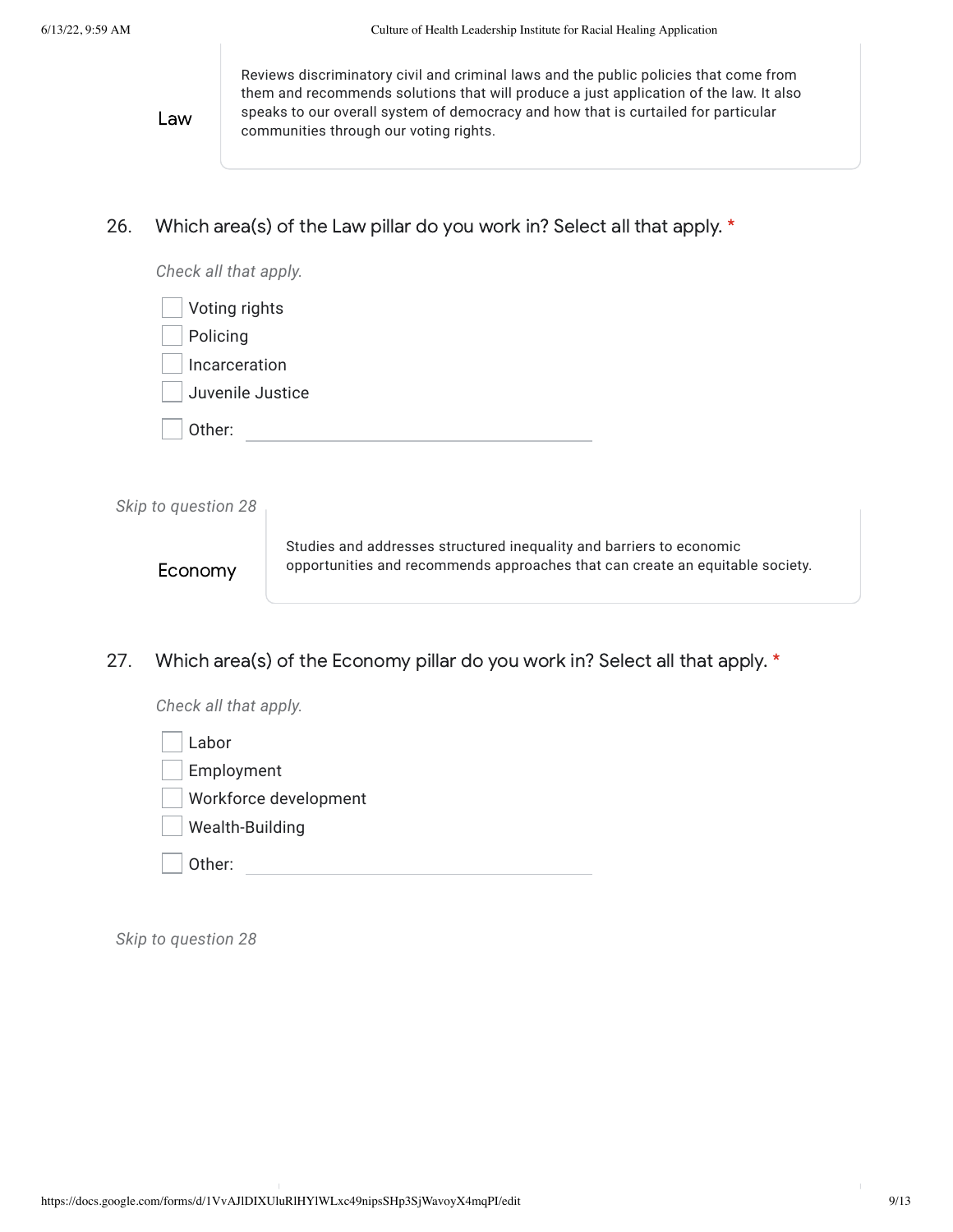|                                 | We are looking for a diverse cohort doing a variety of work related to the Truth,<br>Racial Healing, and Transformation (TRHT) framework including work in narrative<br>change, racial healing and relationship building, separation, law and the<br>economy. Below are descriptions of the focus of each pillar of the framework.                                                                                            |
|---------------------------------|-------------------------------------------------------------------------------------------------------------------------------------------------------------------------------------------------------------------------------------------------------------------------------------------------------------------------------------------------------------------------------------------------------------------------------|
| Secondary<br><b>TRHT Pillar</b> | Narrative Change - Examines how to create and distribute new complex and<br>complete narratives in entertainment, journalism, digital and social media, school<br>curricula, museums, monuments and parks. The way we communicate can<br>influence people's perspectives, perceptions and behaviors about and towards<br>one another so that we can work more effectively and productively towards<br>community-based change. |
|                                 | Racial Healing and Relationship-Building - Focuses on ways for all of us to heal<br>from the wounds of the past, to build mutually respectful relationships across<br>racial and ethnic lines that honor and value each person's humanity, and to build<br>trusting intergenerational and diverse community relationships that better reflect<br>our common humanity.                                                         |
|                                 | Separation - Examines and finds ways to address segregation, colonization and<br>concentrated poverty in neighborhoods to ultimately ensure equitable access to<br>health, housing, education and jobs.                                                                                                                                                                                                                       |
|                                 | Law - Reviews discriminatory civil and criminal laws and the public policies that<br>come from them and recommends solutions that will produce a just application<br>of the law. It also speaks to our overall system of democracy and how that is<br>curtailed for particular communities through our voting rights.                                                                                                         |
|                                 | Economy - Studies and addresses structured inequality and barriers to economic<br>opportunities and recommends approaches that can create an equitable society.                                                                                                                                                                                                                                                               |

28. As described above, what is the secondary TRHT pillar area you work in? (if applicable)

*Mark only one oval.*



Racial Healing and Relationship Building

 $\big)$  Separation

- Law
- Economy

*Skip to question 29*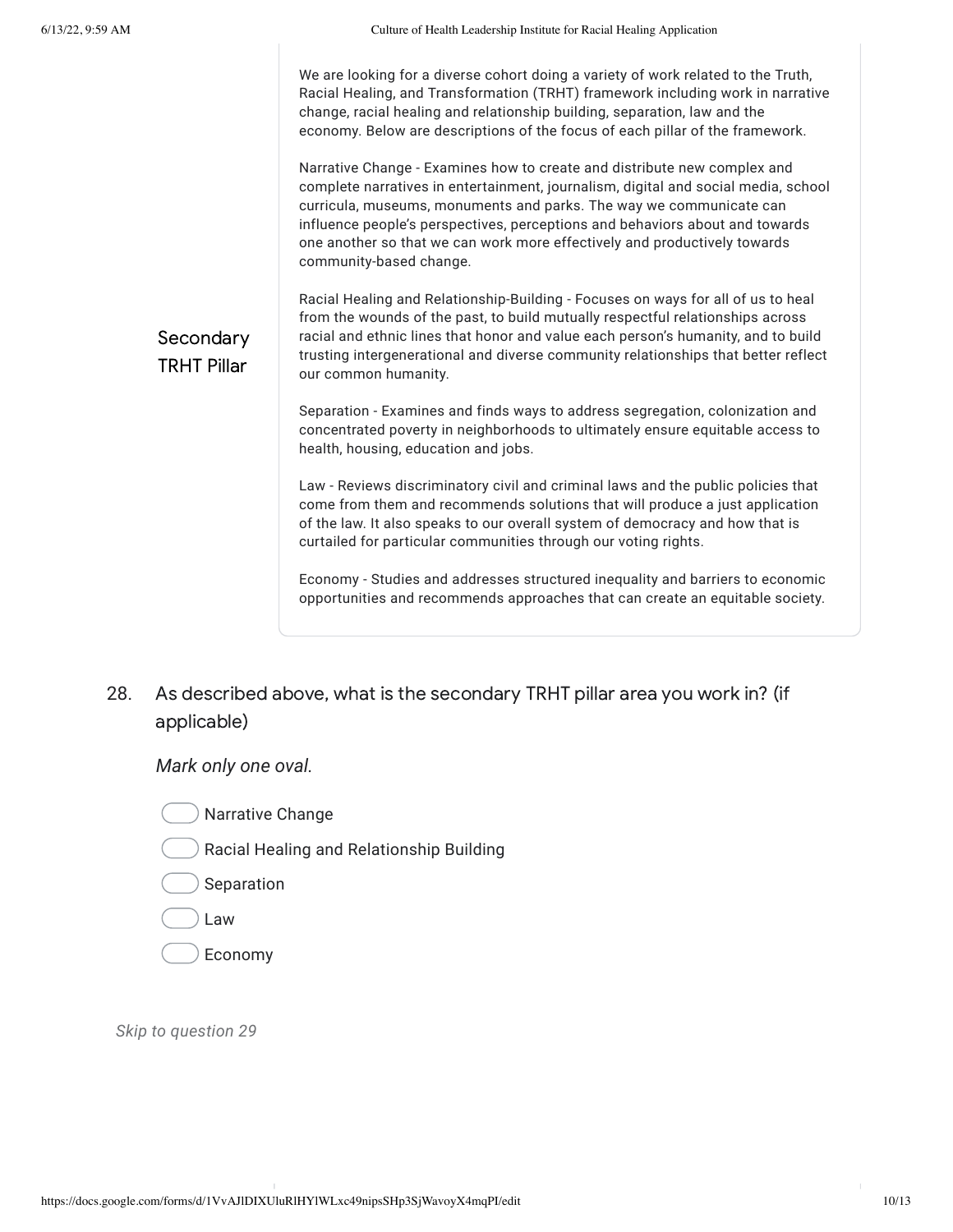**Narrative Questions**  The following narrative questions will give us a chance to learn more about your work and your interest in the program. To allow for creativity, the first question invites you to share your responses using prose, poetry, audio, or video which can include images. Please limit your response to 500 words or less when writing or up to 3 minutes of audio and/or video. If you have any issues with file size for videos please put a link to your video in a Word document and upload that to the application.

29. 1. Tell us about your work and give specific examples of how it promotes transformation, racial justice and/or healing. In holding your specific racial justice work, what are you learning about what we need for a more racially just present and future? Please upload a document that answers this question in up to 500 words (prose or poetry) or up to 3 minutes of audio and/or video which can include images.

Files submitted:

30. 2. Imagine we're ten years in the future, what have you achieved to address racism and its effects? \*

31. 3. What makes this the right moment for you to participate in this program? How will you make room in your life for the program? What do you hope to gain from the program? What networks, resources, and expertise can you share with other participants? \*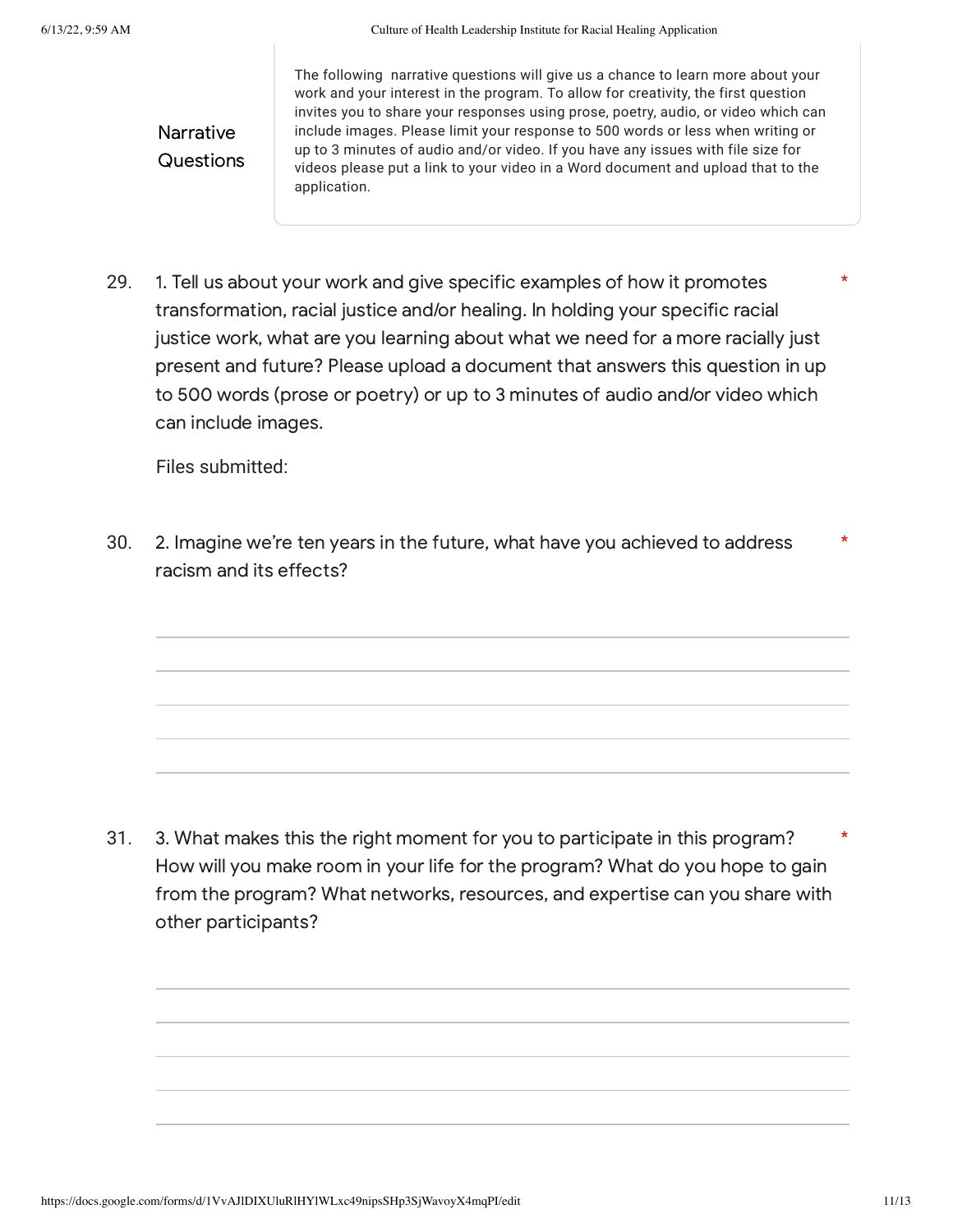32. 4. Provide an example of a time when you've had to navigate resistance or tension in your community change work. What did you learn from that experience? How does it inform how you do racial equity work?

33. 5. How does your work contribute to the healing of your community? \*

34. 6. As you engage in justice work, how do you practice personal healing? \*